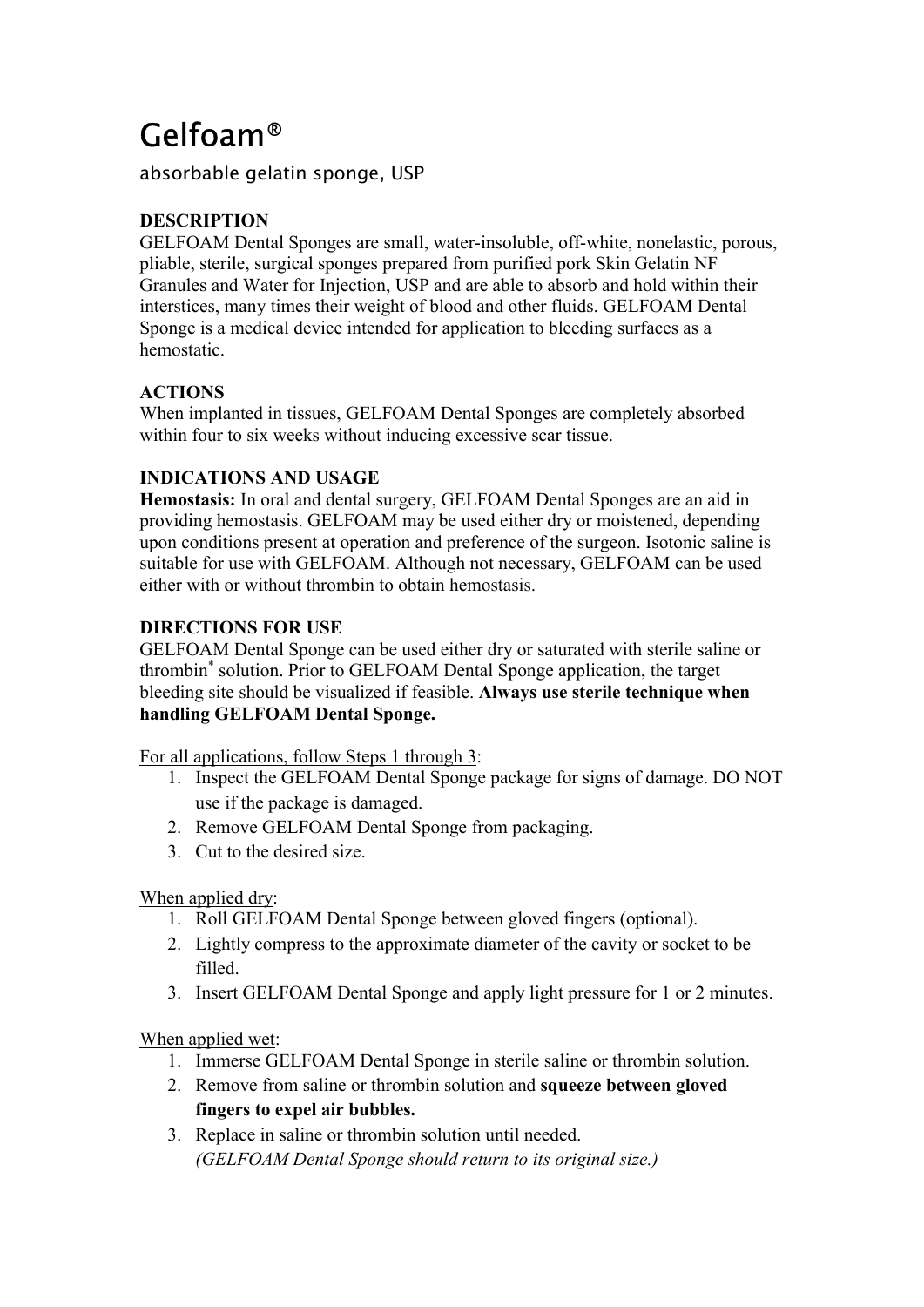- 4. Remove GELFOAM Dental Sponge from saline or thrombin solution and blot the sponge on sterile gauze to remove excess fluid.
- 5. Apply to the cavity or wound and apply light pressure for 1 or 2 minutes.

Notes:

- Once hemostasis is achieved, GELFOAM Dental Sponge may be left at the bleeding site when necessary.
- **For use with thrombin, consult the thrombin insert for complete prescribing information and proper sample preparation.**

**\***Prepared as per thrombin label instructions.

#### **CONTRAINDICATIONS**

GELFOAM Dental Sponges should not be used in closure of skin incisions because they may interfere with the healing of skin edges.

Do not use GELFOAM Dental Sponges in patients with known allergies to porcine collagen (see **WARNINGS**).

## **WARNINGS**

Life-threatening anaphylactic reactions, including death, have been reported after exposure to absorbable gelatin. Patients with history of allergies to porcine products may be at risk of serious acute hypersensitivity reactions, including anaphylaxis (see **CONTRAINDICATIONS**). If an anaphylactic reaction is observed, absorbable gelatin administration should be immediately discontinued and any applied product removed.

This product must not be re-sterilized.

Although the safety and efficacy of the combined use of GELFOAM with other agents such as topical thrombin have not been evaluated in controlled clinical trials, if in the physician's judgment concurrent use of other agents is medically advisable, the product literature for that agent should be consulted for complete prescribing information.

GELFOAM is supplied as a sterile product and must not be re-sterilized. Unused, opened envelopes of GELFOAM must be discarded.

To prevent contamination, employ aseptic procedure in opening envelope and withdrawing GELFOAM. If the envelope is damaged, the contained GELFOAM must not be used.

## **PRECAUTIONS**

Use of GELFOAM Dental Sponges is not recommended in presence of frank infection. If signs of infection or abscess develop in an area where GELFOAM has been placed, reoperation may be necessary to remove infected material and allow drainage.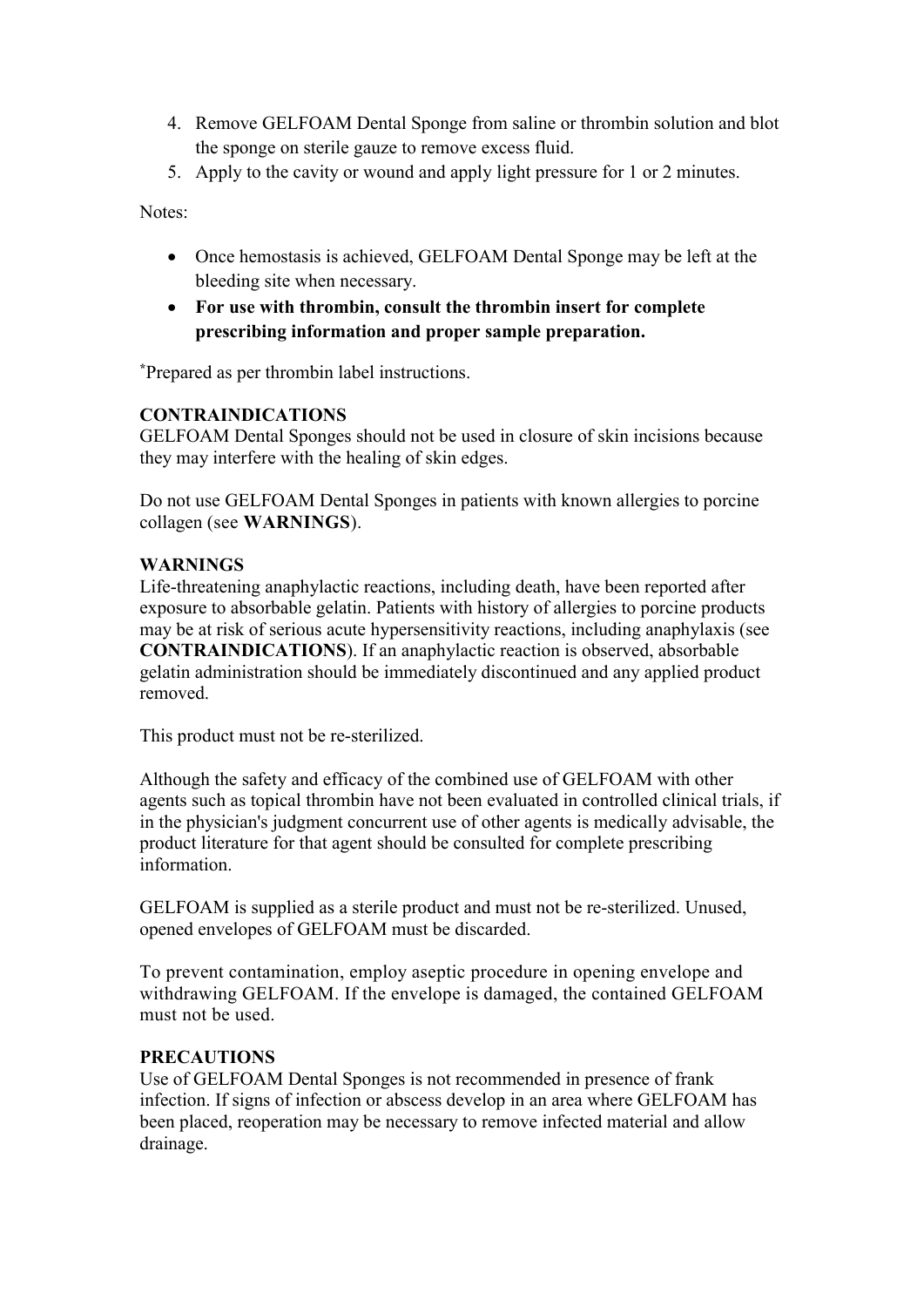By absorbing fluid, GELFOAM may expand and impinge on neighboring structures. Therefore, when placed into cavities or closed tissue spaces, minimal preliminary compression is advised and care should be exercised to avoid over packing.

Positioning of the patient resulting in negative peripheral venous pressure during a procedure has been reported to be a contributing factor resulting in life-threatening thromboembolic events.

#### **ADVERSE REACTIONS**

Life-threatening anaphylactic reactions, including death, have been reported after exposure to absorbable gelatin (see **WARNINGS**).

Although sterile, GELFOAM Dental Sponges may form a nidus of infection and abscess.

## **HOW SUPPLIED**

GELFOAM Dental Sponges are available in Size 4 (2 x 2 cm) envelopes of 2 sponges GTIN 00300090396053 (0009-0396-05)

## **STORAGE AND HANDLING**

GELFOAM Dental Sponges should be stored at 25°C (77°F); excursions permitted to 15-30°C (59-86°F) [see USP Controlled Room Temperature]. Once the package is opened, contents are subject to contamination. It is recommended that GELFOAM be used as soon as the package is opened and unused contents discarded.

This product is prepackaged sterile and intended only for single use. Reuse can result in transmission of bloodborne pathogens (including HIV and hepatitis), potentially endangering patients and health care providers. Adherence to the principles of aseptic technique when using this product is essential.

**Caution:** Federal law restricts this device to sale by or on the order of a dentist or physician.

This product's label may have been updated. For current full prescribing information, please visit [www.pfizer.com](http://www.pfizer.com/).